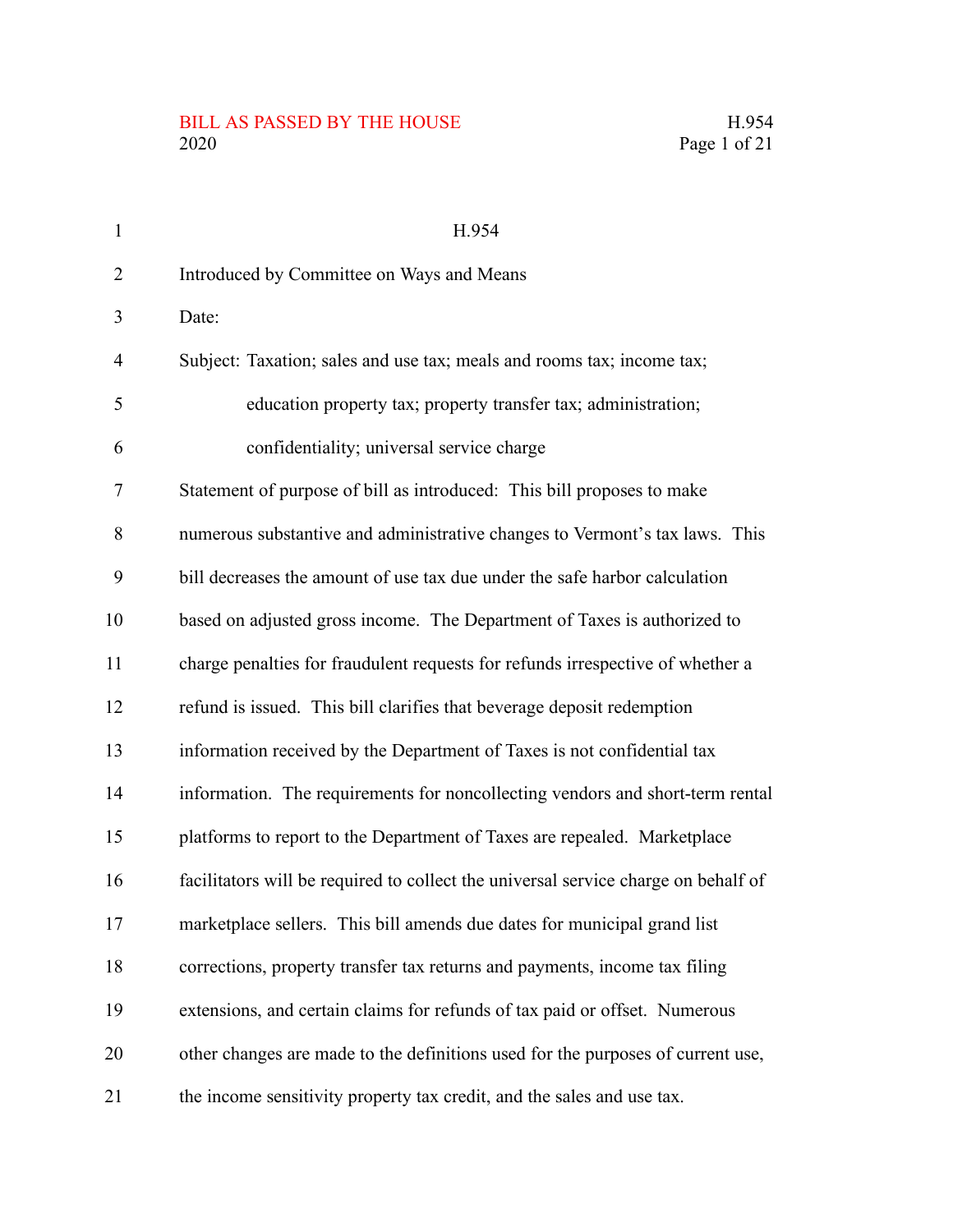# BILL AS PASSED BY THE HOUSE H.954<br>2020 Page 2 of 21

| $\mathbf{1}$   | An act relating to miscellaneous tax provisions                                                                     |
|----------------|---------------------------------------------------------------------------------------------------------------------|
| $\overline{2}$ | It is hereby enacted by the General Assembly of the State of Vermont:                                               |
| 3              | *** Education Property Tax ***                                                                                      |
| $\overline{4}$ | Sec. 1. 32 V.S.A. $\S$ 4261 is amended to read:                                                                     |
| 5              | § 4261. CORRECTING OMISSION FROM GRAND LIST                                                                         |
| 6              | When real or personal estate is omitted from the grand list by mistake, or an                                       |
| 7              | obvious error is found, the listers, with the approval of the Selectboard                                           |
| 8              | selectboard, on or before December 31, may supply such omissions or correct                                         |
| 9              | such errors and make a certificate thereon of the fact; provided, however, the                                      |
| 10             | listers may make a correction resulting from the filing or rescission of a                                          |
| 11             | homestead declaration without approval of the Selectboard selectboard.                                              |
| 12             | Sec. 2. 32 V.S.A. § 4342 is amended to read:                                                                        |
| 13<br>14       | § 4342. EXTENSIONS BY THE DIRECTOR<br>On written application therefor made by the listers or assessors of any town, |
| 15             | with the approval of the Selectboard selectboard of the town or mayor of the                                        |
| 16             | city, the several dates fixed by law and extended by the preceding section or                                       |
| 17             | the charter of any municipal corporation, on or before which certain acts must                                      |
| 18             | be done relating to duties of listers and assessors, may be further extended by                                     |
| 19             | the Director and such extensions shall be in writing and shall be recorded in                                       |
| 20             | the office of the town clerk.                                                                                       |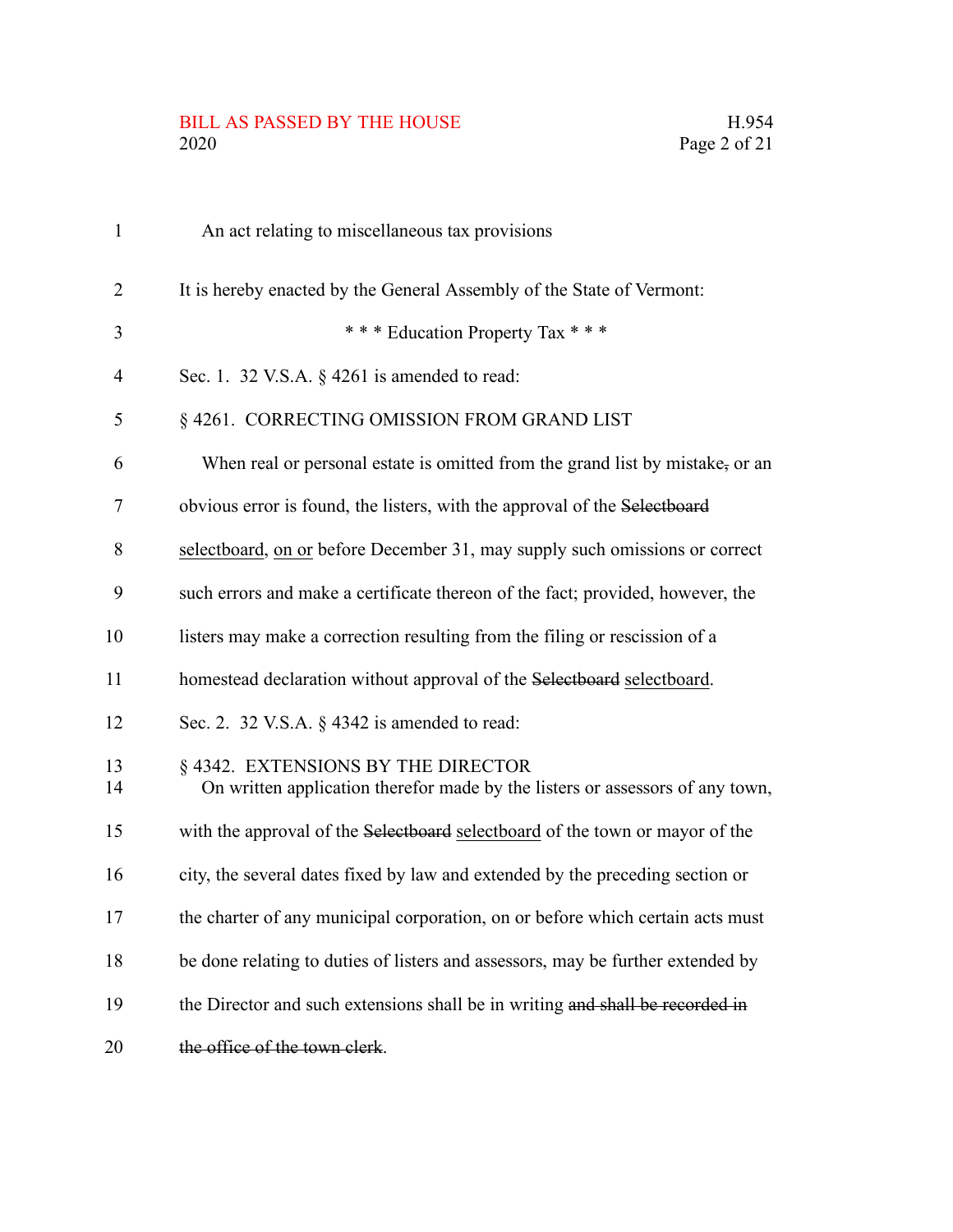| $\mathbf{1}$   | Sec. 3. 32 V.S.A. $\S$ 5405(f) is amended to read:                                |
|----------------|-----------------------------------------------------------------------------------|
| 2              | (f) Within the limits of the resources available for that purpose, the            |
| 3              | Commissioner may employ such individuals, whether on a permanent,                 |
| $\overline{4}$ | temporary, or contractual basis, as shall be necessary, in the judgment of the    |
| 5              | Commissioner, to aid in the performance of duties under this section. The         |
| 6              | Commissioner shall pay each municipality the sum of \$1.00 per grand list         |
| 7              | parcel in the municipality, for services provided to the Commissioner in          |
| 8              | connection with his or her the performance of duties under this section. Such     |
| 9              | payment shall be made from the equalization and reappraisal account within        |
| 10             | the Education Fund. Each municipality shall deposit payments received under       |
| 11             | this subsection into a special fund that shall be used to support the preparation |
| 12             | of the education property tax grand list.                                         |
| 13             | Sec. 4. BILLING AND COLLECTION OF EDUCATION PROPERTY                              |
| 14             | TAX; DEPARTMENT OF TAXES; IMPLEMENTATION PLAN                                     |
| 15             | (a) On or before January 15, 2021, the Department of Taxes, in                    |
| 16             | consultation with the Vermont League of Cities and Towns, the Vermont             |
| 17             | Municipal Clerks' and Treasurers' Association, the Vermont Bankers                |
| 18             | Association, and the Association of Vermont Credit Unions, shall submit to the    |
| 19             | House Committees on Ways and Means and on Government Operations and               |
| 20             | the Senate Committees on Finance and on Government Operations an                  |
| 21             | implementation plan to transition the responsibility for billing and collecting   |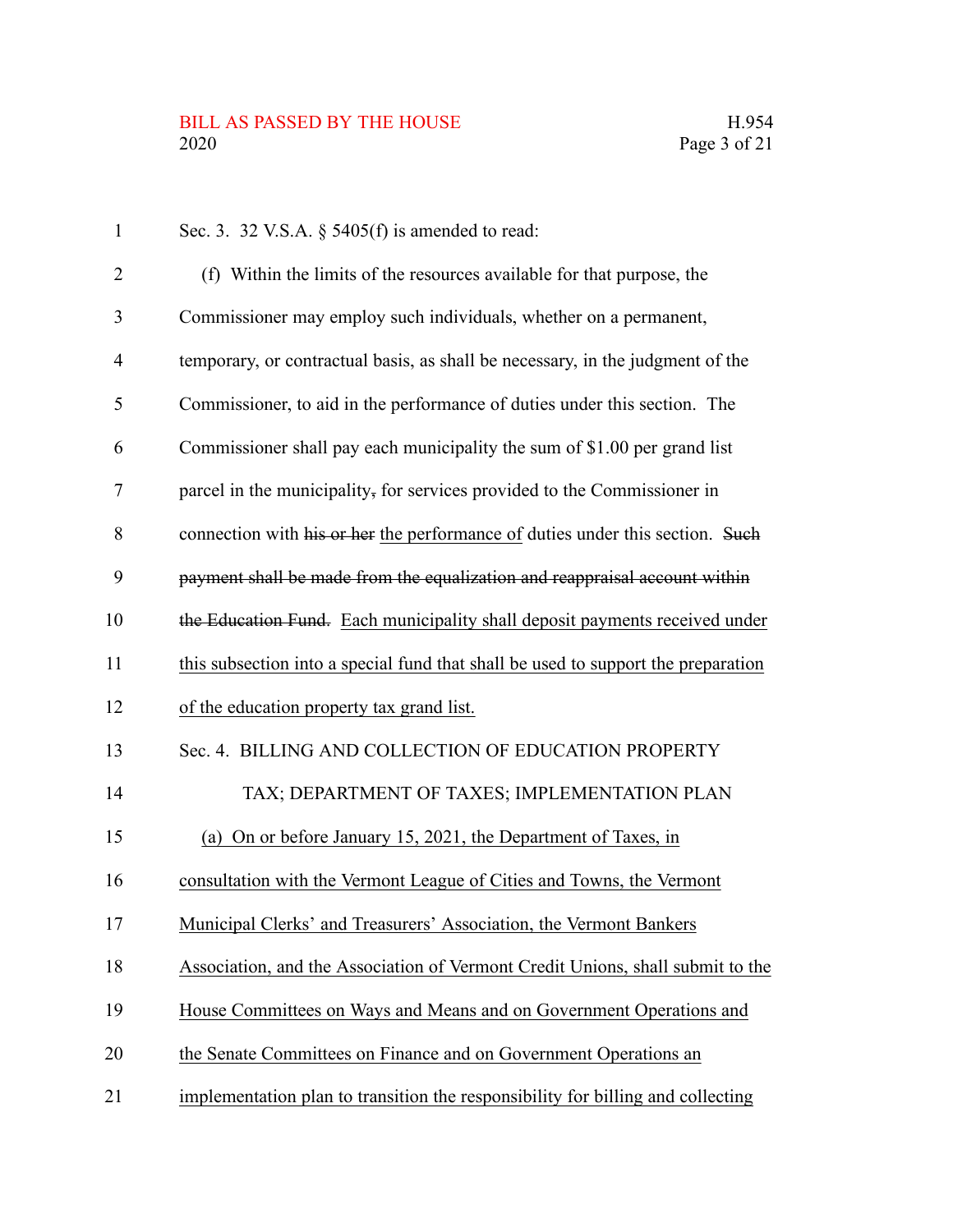| $\mathbf{1}$   | the statewide education property tax from municipalities to the Department.    |
|----------------|--------------------------------------------------------------------------------|
| $\overline{2}$ | The implementation plan shall include recommended legislation and estimates    |
| 3              | of the fiscal impact of the proposed transition. The Department shall have the |
| 4              | legal and fiscal assistance of the Office of Legislative Council and the Joint |
| 5              | Fiscal Office in preparing the implementation plan.                            |
| 6              | (b) The Department shall address the following in its proposed                 |
| 7              | implementation plan:                                                           |
| 8              | (1) adjustments to the assessment calendar;                                    |
| 9              | (2) establishment of billing dates and the format of bills;                    |
| 10             | (3) establishment of collection dates, methods of payment, including           |
| 11             | withholding, and any early payment discount;                                   |
| 12             | (4) authority to collect delinquent payments, penalties, and interest;         |
| 13             | (5) administration of education payments to school districts;                  |
| 14             | (6) municipal obligation for locally voted exemptions from the                 |
| 15             | education property tax;                                                        |
| 16             | (7) jurisdiction over appeals and abatements;                                  |
| 17             | (8) timing and duration of the transition period;                              |
| 18             | (9) estimated fiscal impact of the implementation plan during the              |
| 19             | transition phase and anticipated operational budget; and                       |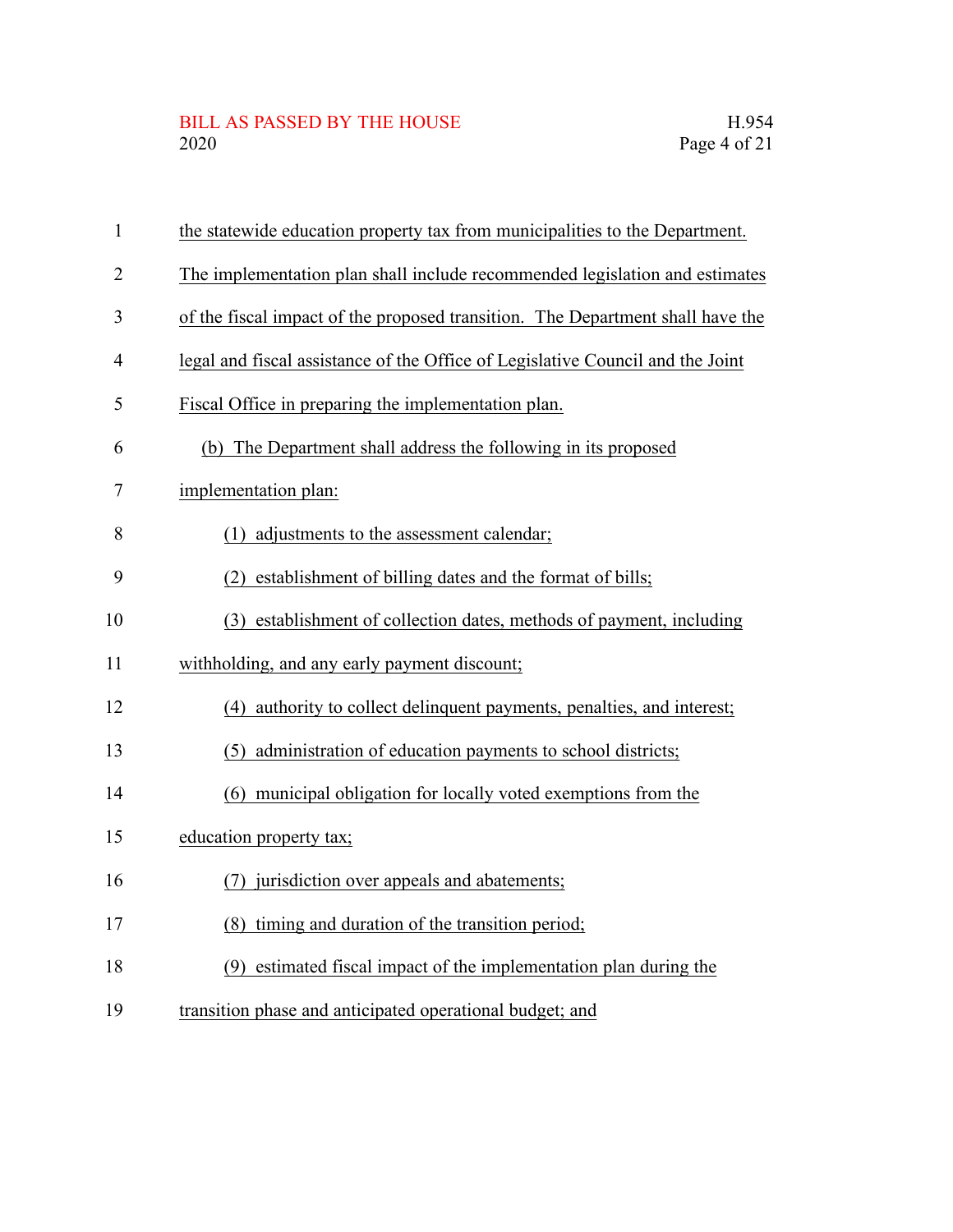#### BILL AS PASSED BY THE HOUSE H.954<br>2020 Page 5 of 21

| $\mathbf{1}$   | (10) any other consideration relating to the transition of billing and           |
|----------------|----------------------------------------------------------------------------------|
| 2              | collecting the statewide education property tax from municipalities to the       |
| 3              | Department.                                                                      |
| $\overline{4}$ | *** Current Use ***                                                              |
| 5              | Sec. 5. 32 V.S.A. § 3752(10) is amended to read:                                 |
| 6              | (10) "Owner" means the person who is the owner of record of any land             |
| 7              | or the lessee under a perpetual lease as defined in subsection $3610(a)$ of this |
| 8              | title, provided the term of the lease is for a minimum of 999 years exclusive of |
| 9              | renewals. When enrolled land is mortgaged, the mortgagor shall be deemed         |
| 10             | the owner of the land for the purposes of this subchapter, until the mortgagee   |
| 11             | takes possession, either by voluntary act of the mortgagor or foreclosure, after |
| 12             | which the mortgagee shall be deemed the owner.                                   |
| 13             | *** Property Tax Hearing Officer Per Diem ***                                    |
| 14             | Sec. 6. 32 V.S.A. $\S$ 4465 is amended to read:                                  |
| 15             | § 4465. APPOINTMENT OF PROPERTY VALUATION HEARING                                |
| 16             | OFFICER; OATH; PAY                                                               |
| 17             | When an appeal to the Director is not withdrawn, the Director shall refer        |
| 18             | the appeal in writing to a person not employed by the Director, appointed by     |
| 19             | the Director as hearing officer. The Director shall have the right to remove a   |
| 20             | hearing officer for inefficiency, malfeasance in office, or other cause. In like |
| 21             | manner, the Director shall appoint a hearing officer to fill any vacancy created |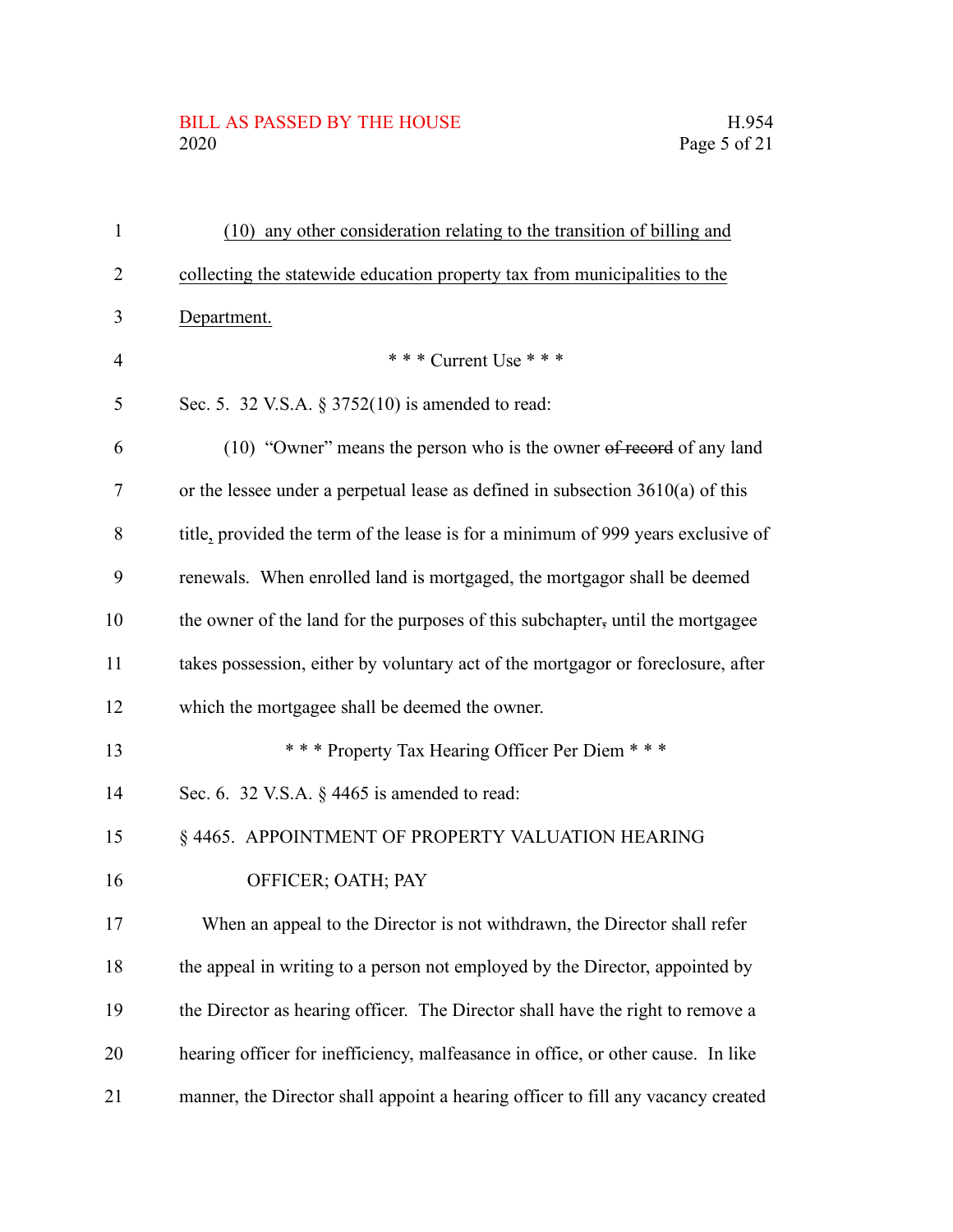| $\mathbf{1}$   | by resignation, removal, or other cause. Before entering into their duties,                                                                         |
|----------------|-----------------------------------------------------------------------------------------------------------------------------------------------------|
| $\overline{2}$ | persons appointed as hearing officers shall take and subscribe the oath of the                                                                      |
| 3              | office prescribed in the Constitution, which oath shall be filed with the                                                                           |
| $\overline{4}$ | Director. The Director shall pay each hearing officer a sum not to exceed                                                                           |
| 5              | \$120.00 \$150.00 per diem for each day wherein hearings are held, together                                                                         |
| 6              | with reasonable expenses as the Director may determine. A hearing officer                                                                           |
| 7              | may subpoena witnesses, records, and documents in the manner provided by                                                                            |
| 8              | law for serving subpoenas in civil actions and may administer oaths to                                                                              |
| 9              | witnesses.                                                                                                                                          |
| 10             | *** Property Transfer Tax ***                                                                                                                       |
| 11             | Sec. 7. 32 V.S.A. $\S$ 9605(a) shall be amended to read:                                                                                            |
| 12             | (a) The tax imposed by this chapter shall be paid to the Commissioner at                                                                            |
| 13             | the time of within 30 days after transfer of title to property subject to the tax                                                                   |
| 14             | or, in the case of a transfer or acquisition of a controlling interest in a person                                                                  |
| 15             | with title to property for which a deed is not given, within 30 days after                                                                          |
| 16             | transfer or acquisition.                                                                                                                            |
| 17             | *** Sales and Use Tax ***                                                                                                                           |
| 18             | Sec. 8. 32 V.S.A. § 5870 shall be amended to read:                                                                                                  |
| 19<br>20<br>21 | § 5870. REPORTING USE TAX ON INDIVIDUAL INCOME TAX<br><b>RETURNS</b><br>(a) The Commissioner of Taxes shall provide that individuals report use tax |
| 22             | on their State individual income tax returns. Taxpayers are required to attest to                                                                   |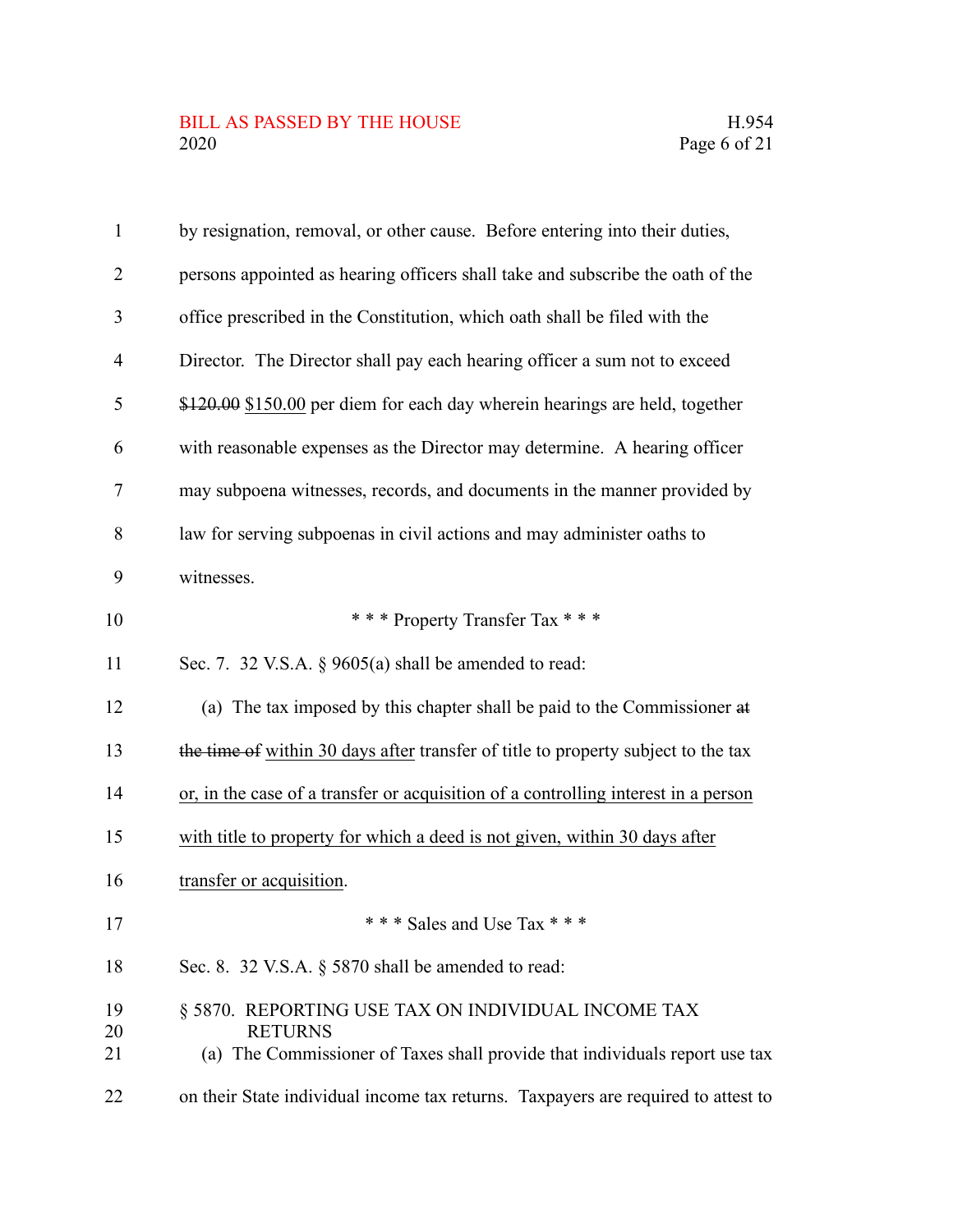## BILL AS PASSED BY THE HOUSE H.954<br>2020 Page 7 of 21

| $\mathbf{1}$   | the amount of their use tax liability under chapter 233 of this title for the     |                                                                           |
|----------------|-----------------------------------------------------------------------------------|---------------------------------------------------------------------------|
| $\overline{2}$ | period of the tax return. Alternatively, they may elect to report an amount that  |                                                                           |
| 3              | is a percentage of their adjusted gross income determined under subsection (b)    |                                                                           |
| 4              | of this section, as shown on a table published by the Commissioner of Taxes;      |                                                                           |
| 5              | and use tax liability arising from the purchase of each item with a purchase      |                                                                           |
| 6              | price in excess of \$1,000.00 shall be added to the table amount shown under      |                                                                           |
| 7              | subsection (b) of this section.                                                   |                                                                           |
| 8              |                                                                                   | (b) The amount of use tax a taxpayer may elect to report under subsection |
| 9              | (a) of this section shall be 0.10 percent of their adjusted gross income based on |                                                                           |
| 10             | the taxpayer's adjusted gross income as determined by the following tables;       |                                                                           |
| 11             | provided, however, that a taxpayer shall not be required to pay more than         |                                                                           |
| 12             | \$500.00 \$150.00 for use tax liability under this subsection, arising from total |                                                                           |
| 13             | purchases of items with a purchase price of \$1,000.00 or less.                   |                                                                           |
| 14             | If adjusted gross income is:                                                      | The tax is:                                                               |
| 15             | Not over \$20,000.00                                                              | \$0.00                                                                    |
| 16             | \$20,001.00 to \$30,000.00                                                        | \$10.00                                                                   |
| 17             | \$30,001.00 to \$40,000.00                                                        | \$15.00                                                                   |
| 18             | \$40,001.00 to \$50,000.00                                                        | \$20.00                                                                   |
| 19             | \$50,001.00 to \$60,000.00                                                        | \$25.00                                                                   |
| 20             | \$60,001.00 to \$70,000.00                                                        | \$30.00                                                                   |
| 21             | \$70,001.00 to \$80,000.00                                                        | \$35.00                                                                   |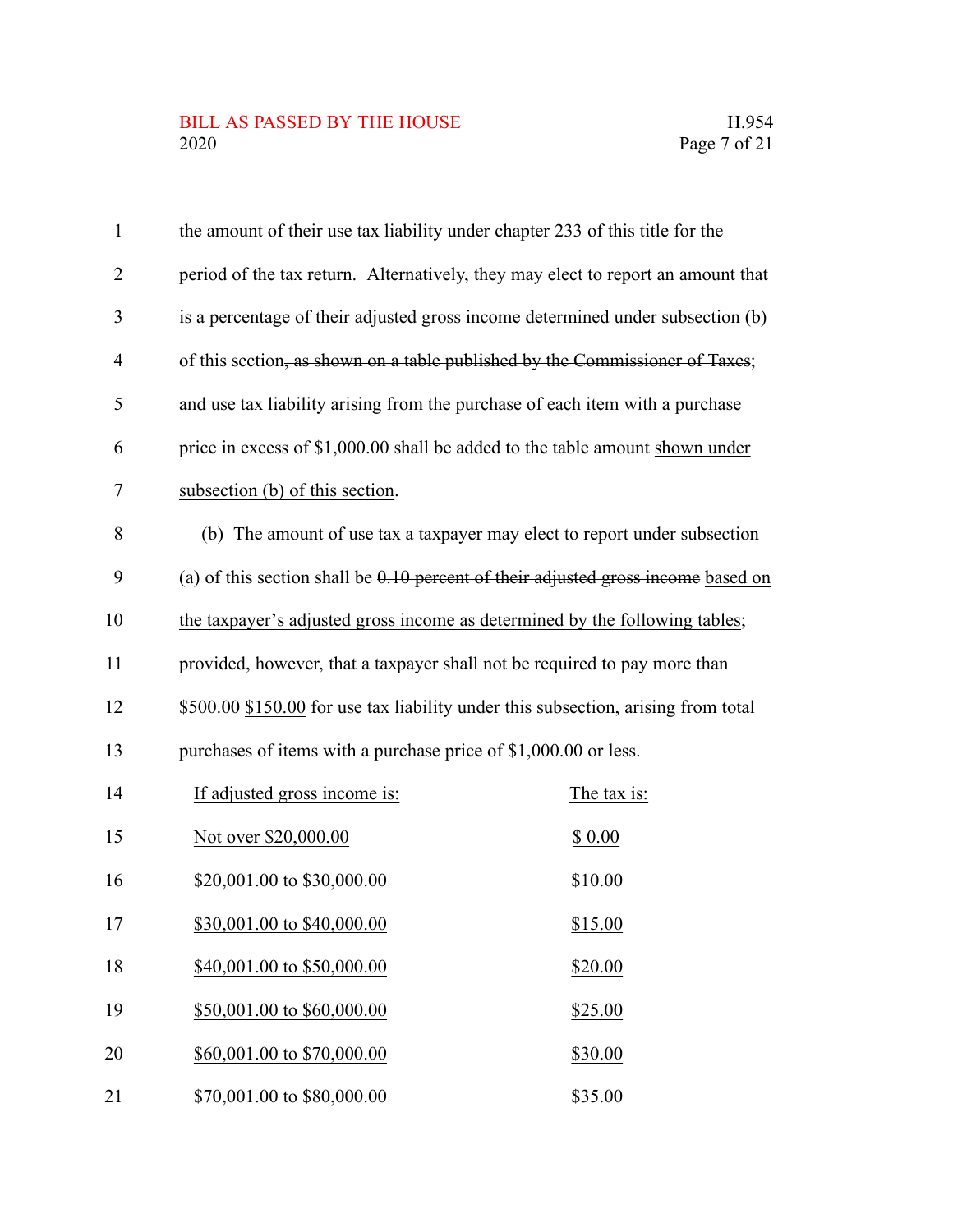BILL AS PASSED BY THE HOUSE H.954<br>2020 Page 8 of 21

| $\mathbf{1}$ | \$80,001.00 to \$90,000.00                                                      | \$40.00                                                               |
|--------------|---------------------------------------------------------------------------------|-----------------------------------------------------------------------|
| 2            | \$90,001.00 to \$100,000.00                                                     | \$45.00                                                               |
| 3            | \$100,001.00 and over                                                           | the lesser of \$150.00 or                                             |
| 4            |                                                                                 | 0.05% of adjusted gross                                               |
| 5            |                                                                                 | income.                                                               |
| 6            | Sec. 9. 32 V.S.A. $\S$ 9701(9) is amended to read:                              |                                                                       |
| 7            | (9) "Vendor" means:                                                             |                                                                       |
| 8            | * * *                                                                           |                                                                       |
| 9            |                                                                                 | (F) A person making sales of tangible personal property from outside  |
| 10           | this State to a destination within this State and not maintaining a place of    |                                                                       |
| 11           | business or other physical presence in this State that:                         |                                                                       |
| 12           |                                                                                 | (i) engages in regular, systematic, or seasonal solicitation of sales |
| 13           | of tangible personal property in this State:                                    |                                                                       |
| 14           | (I) by the display of advertisements in this State;                             |                                                                       |
| 15           |                                                                                 | (II) by the distribution of catalogues, periodicals, advertising      |
| 16           | flyers, or other advertising by means of print, radio, or television media; or  |                                                                       |
| 17           |                                                                                 | (III) by mail, Internet, telephone, computer database, cable,         |
| 18           | optic, cellular, or other communication systems, for the purpose of effecting   |                                                                       |
| 19           | sales of tangible personal property; and                                        |                                                                       |
| 20           |                                                                                 | (ii) has either made sales from outside this State to destinations    |
| 21           | within this State of at least \$100,000.00, or totaling at least 200 individual |                                                                       |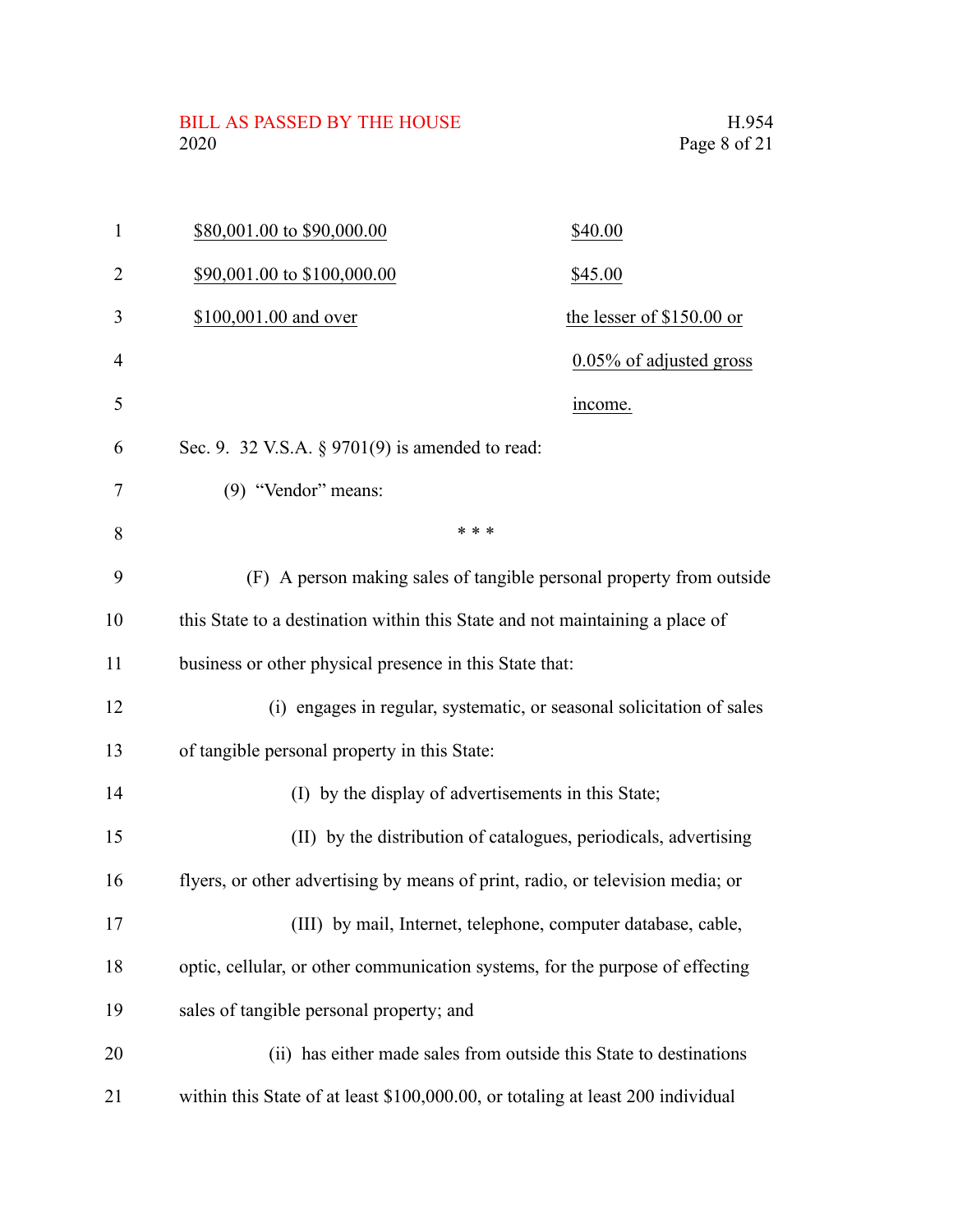### BILL AS PASSED BY THE HOUSE H.954<br>2020 Page 9 of 21

| $\mathbf{1}$   | sales transactions, during any the 12-month period preceding the monthly           |
|----------------|------------------------------------------------------------------------------------|
| 2              | period with respect to which that person's liability for tax under this chapter is |
| 3              | determined.                                                                        |
| $\overline{4}$ | * * *                                                                              |
| 5              | (J) A marketplace facilitator who has facilitated sales by marketplace             |
| 6              | sellers to destinations within this State of at least \$100,000.00, or totaling at |
| 7              | least 200 individual sales transactions, during any the 12-month period            |
| 8              | preceding the monthly period with respect to which that person's liability for     |
| 9              | tax under this chapter is determined.                                              |
| 10             | (K) A marketplace seller who has combined sales to a destination                   |
| 11             | within this State and sales through a marketplace to a destination within this     |
| 12             | State of at least \$100,000.00, or totaling at least 200 individual sales          |
| 13             | transactions, during any the 12-month period preceding the monthly period          |
| 14             | with respect to which that person's liability for tax under this chapter is        |
| 15             | determined.                                                                        |
| 16             | Sec. 10. 32 V.S.A. $\S 9712(c)$ is amended to read:                                |
| 17             | (c) Each noncollecting vendor shall file a copy of the notice required by          |
| 18             | subsection (b) with the Department of Taxes on or before January 31 of each        |
| 19             | year. The notice required by this subsection only apply to noncollecting           |
| 20             | vendors who made \$100,000.00 or more of sales into Vermont in the previous        |
| 21             | calendar year. Failure to file a copy of the notice required by this subsection    |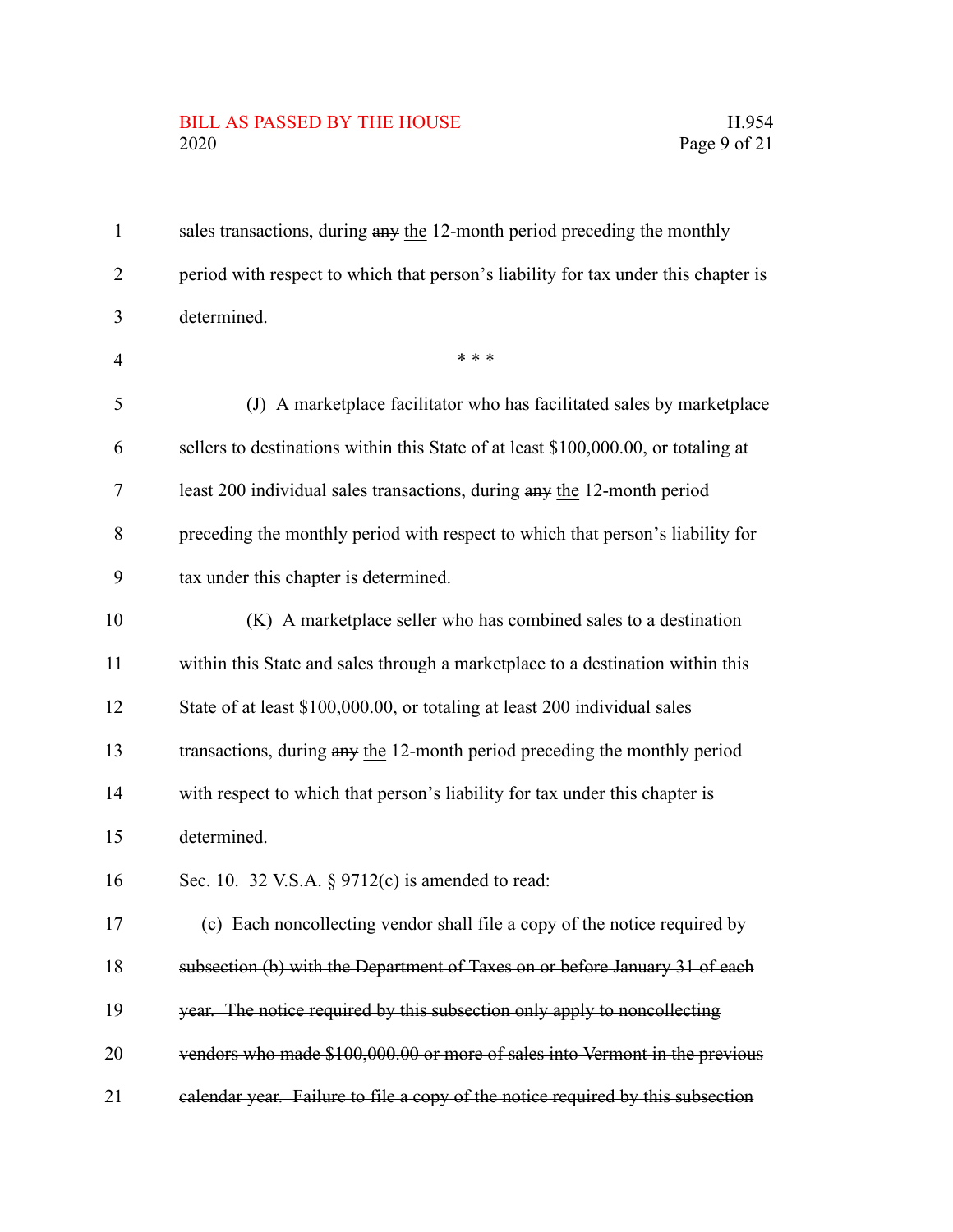## BILL AS PASSED BY THE HOUSE H.954<br>2020 Page 10 of 21

| $\mathbf{1}$   | shall subject the noncollecting vendor to a penalty of \$10.00 for each failure,  |
|----------------|-----------------------------------------------------------------------------------|
| $\overline{2}$ | unless the noncollecting vendor shows reasonable cause. [Repealed.]               |
| 3              | *** Universal Service Charge ***                                                  |
| $\overline{4}$ | Sec. 11. 30 V.S.A. $\S$ 7521(e) is amended to read:                               |
| 5              | $(e)(1)$ Notwithstanding any other provision of law to the contrary,              |
| 6              | beginning on January 1, 2020, the Universal Service Charge shall be imposed       |
| $\tau$         | on all retail sales of prepaid wireless telecommunications service subject to the |
| 8              | sales and use tax imposed under 32 V.S.A. chapter 233. The charges shall be       |
| 9              | collected by sellers or marketplace facilitators collecting sales tax pursuant to |
| 10             | 32 V.S.A. § 9713 and remitted to the Department of Taxes in the manner            |
| 11             | provided under 32 V.S.A. chapter 233. Upon receipt of the charges, the            |
| 12             | Department of Taxes shall have 30 days to remit the funds to the fiscal agent     |
| 13             | selected under section 7503 of this chapter. The Commissioner of Taxes shall      |
| 14             | establish registration and payment procedures applicable to the Universal         |
| 15             | Service Charge imposed under this subsection consistent with the registration     |
| 16             | and payment procedures that apply to the sales tax imposed on such services       |
| 17             | and also consistent with the administrative provisions of 32 V.S.A.               |
| 18             | chapter 151, including any enforcement or collection action available for taxes   |
| 19             | owed pursuant to that chapter.                                                    |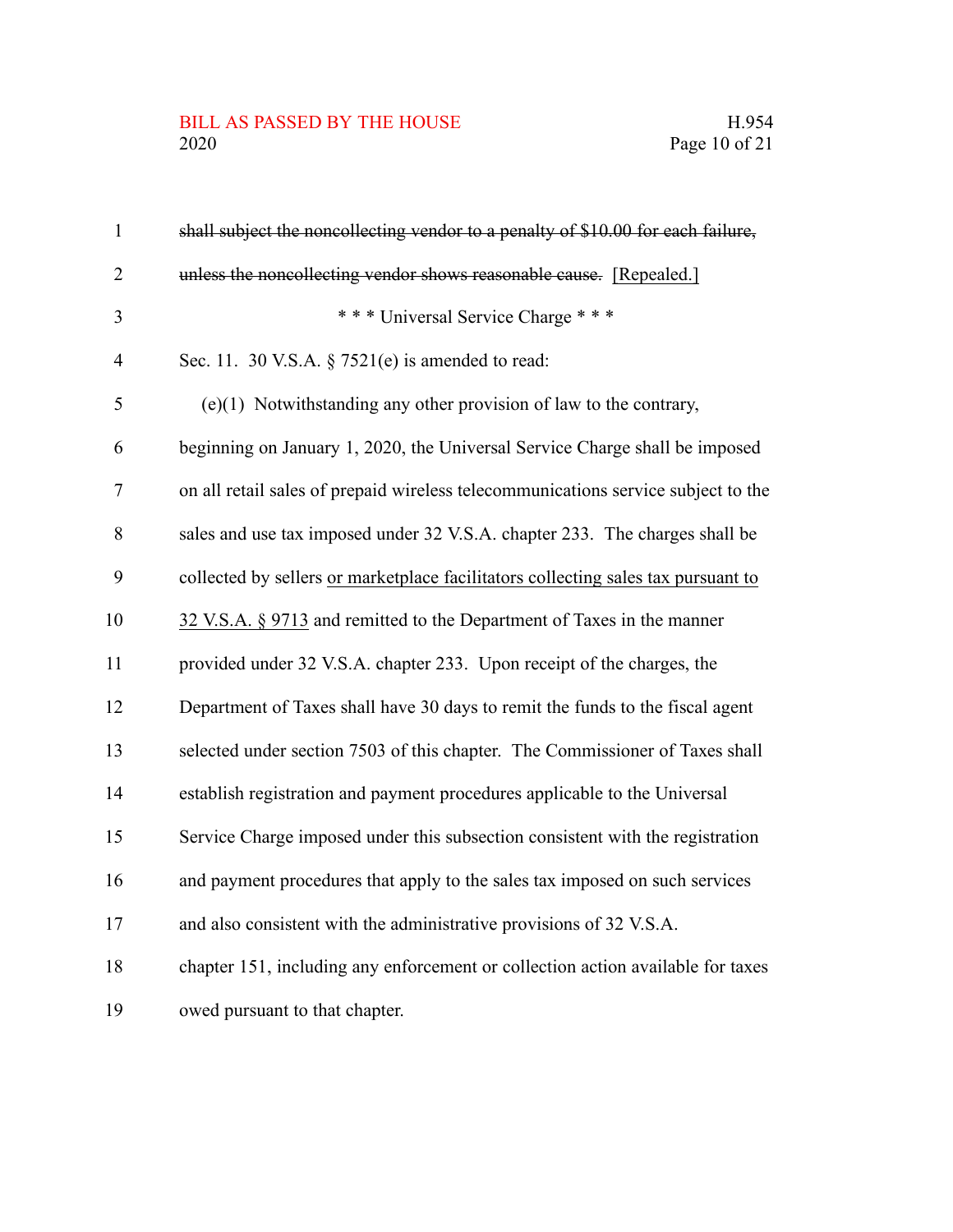#### BILL AS PASSED BY THE HOUSE H.954<br>2020 Page 11 of 21

| $\mathbf{1}$   | (2) If a minimal amount of prepaid wireless telecommunications service                                 |
|----------------|--------------------------------------------------------------------------------------------------------|
| 2              | is sold with a prepaid wireless device for a single, nonitemized price, then the                       |
| 3              | seller may elect not to apply the Universal Service Charge to such transaction.                        |
| $\overline{4}$ | (3) As used in this subsection:                                                                        |
| 5              | (A) "Minimal amount" means an amount of service denominated as                                         |
| 6              | not more than 10 minutes or not more than \$5.00.                                                      |
| 7              | (B) "Prepaid wireless telecommunications service" means a                                              |
| 8              | telecommunications service as defined in subdivision $203(5)$ of this title that a                     |
| 9              | consumer pays for in advance and that is sold in predetermined units or dollars                        |
| 10             | that decline with use.                                                                                 |
| 11             | (C) "Seller" means a person who sells prepaid wireless                                                 |
| 12             | telecommunications service to a consumer.                                                              |
| 13             | (D) "Marketplace facilitator" shall have the same meaning as in                                        |
| 14             | <u>32 V.S.A. § 9701(56).</u>                                                                           |
| 15             | *** Meals and Rooms Tax ***                                                                            |
| 16             | Sec. 12. 32 V.S.A. § 9248 is amended to read:                                                          |
| 17<br>18       | § 9248. INFORMATIONAL REPORTING<br>The Department of Taxes shall collect information on operators from |
| 19             | persons providing an Internet platform for the short-term rental of property for                       |
| 20             | occupancy in this State. The information collected shall include any                                   |
| 21             | information the Commissioner shall require, and the name, address, and terms                           |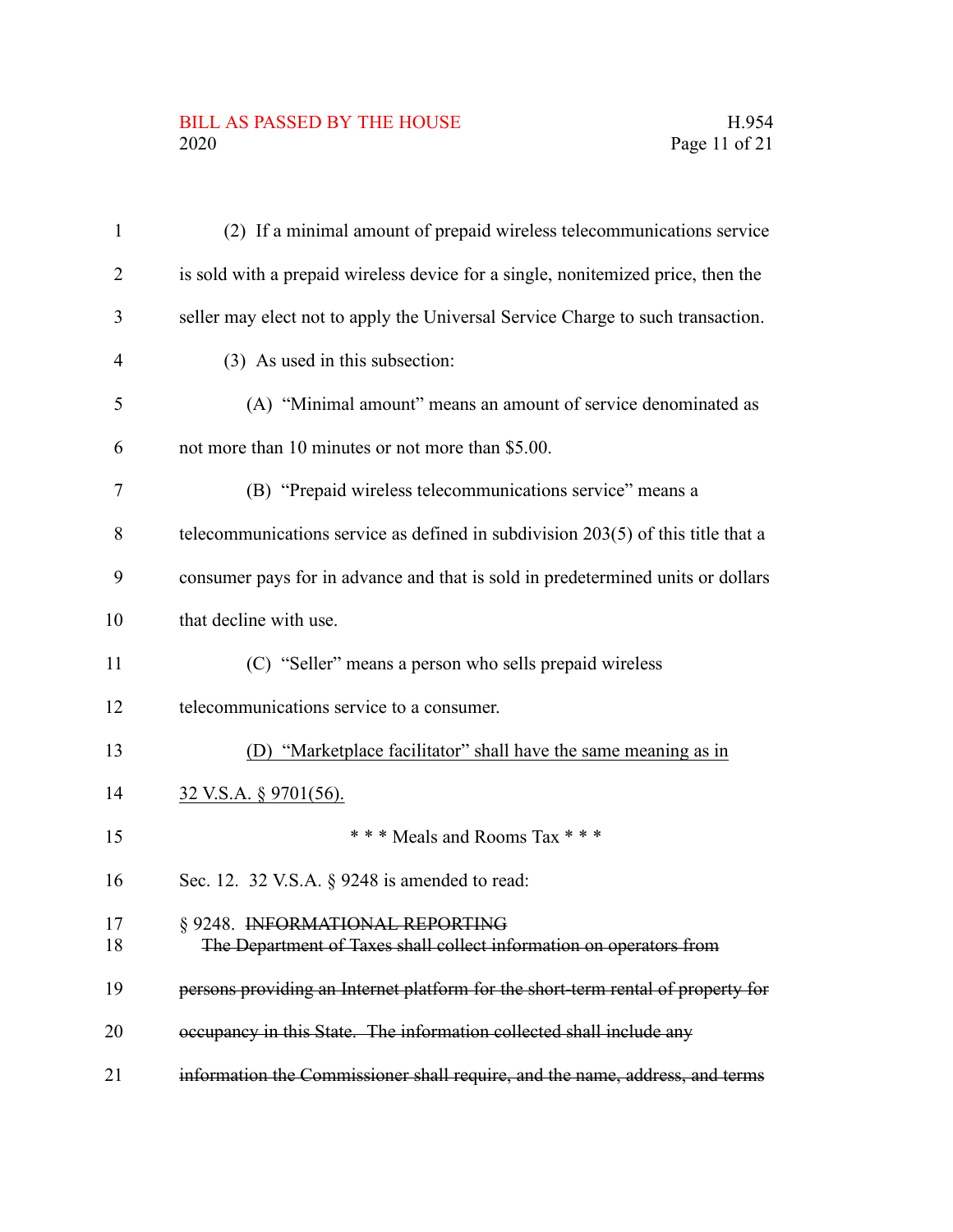| $\mathbf{1}$   | of the rental transactions of persons acting as operators through the Internet    |
|----------------|-----------------------------------------------------------------------------------|
| $\overline{2}$ | platform. The failure to provide information as required under this section       |
| 3              | shall subject the person operating the Internet platform to a fine of \$5.00 for  |
| 4              | each instance of failure. The Commissioner is authorized to adopt rules and       |
| 5              | procedures to implement this section. [Repealed.]                                 |
| 6              | *** Income Tax ***                                                                |
| $\overline{7}$ | *** Annual Link to Federal Statutes ***                                           |
| 8              | Sec. 13. 32 V.S.A. § 5824 is amended to read:                                     |
| 9              | § 5824. ADOPTION OF FEDERAL INCOME TAX LAWS                                       |
| 10             | The statutes of the United States relating to the federal income tax, as in       |
| 11             | effect on December 31, 2018 2019, but without regard to federal income tax        |
| 12             | rates under 26 U.S.C. $\S$ 1, are hereby adopted for the purpose of computing the |
| 13             | tax liability under this chapter.                                                 |
| 14             | Sec. 14. 32 V.S.A. § 7402(8) is amended to read:                                  |
| 15             | (8) "Laws of the United States" means the U.S. Internal Revenue Code              |
| 16             | of 1986, as amended through December 31, 2018 2019. As used in this               |
| 17             | chapter, "Internal Revenue Code" has the same meaning as "laws of the United      |
| 18             | States" as defined in this subdivision.                                           |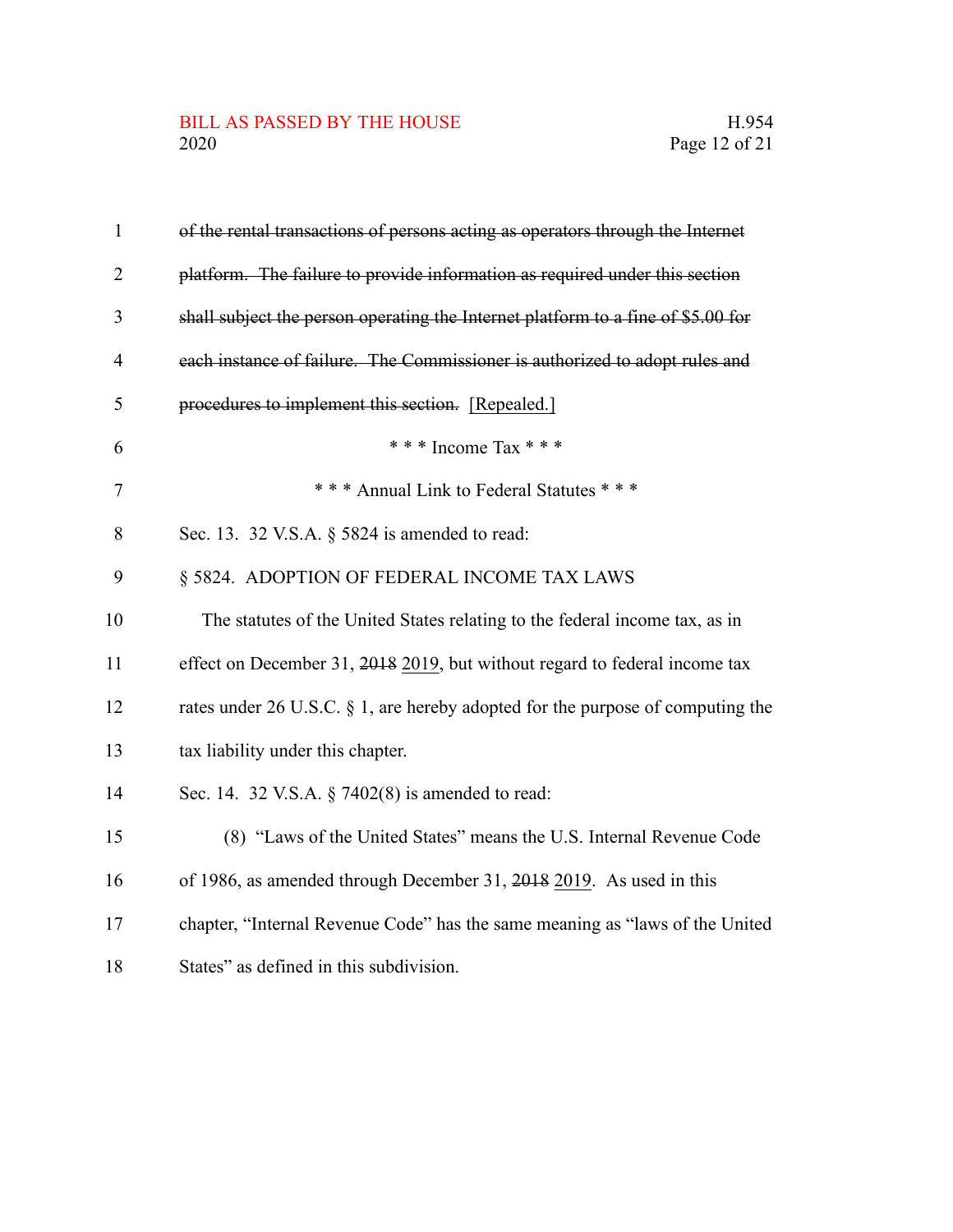#### BILL AS PASSED BY THE HOUSE H.954 2020 Page 13 of 21

| $\mathbf{1}$   | *** Income Tax Refunds ***                                                        |
|----------------|-----------------------------------------------------------------------------------|
| $\overline{2}$ | Sec. 15. 32 V.S.A. § 5884(a) is amended to read:                                  |
| 3              | (a) At any time within three years after the date a return is required to be      |
| 4              | filed under this chapter, six months from the date a tax liability is paid or     |
| 5              | offset, or six months after a refund was received from the United States with     |
| 6              | respect to an income tax liability, or an amount of taxable income, under the     |
| 7              | laws of the United States, reported in a return filed under the laws of the       |
| 8              | United States for the taxable year, with respect to which that return was filed   |
| 9              | under this chapter, whichever is later, a taxpayer may petition the               |
| 10             | Commissioner for the refund of all or any part of the amount of tax paid with     |
| 11             | respect to the return. Unless the period is extended by agreement of the          |
| 12             | Commissioner and the taxpayer, the Commissioner shall thereafter, upon            |
| 13             | notice to the taxpayer, hold a hearing on the claim and shall notify the taxpayer |
| 14             | of his or her determination of the claim within 30 days of the hearing. The       |
| 15             | failure of the Commissioner to refund the amount claimed by a taxpayer            |
| 16             | within six months of the date of the petition for the refund, under this          |
| 17             | subsection, shall be considered to be a notification to the taxpayer of the       |
| 18             | Commissioner's determination concerning the claim. The notification shall be      |
| 19             | considered to have been given on the date of the expiration of the six-month      |
| 20             | period.                                                                           |
|                |                                                                                   |

Sec. 16. PETITIONS FOR TY 2016 REFUNDS; COVID-19 PUBLIC 21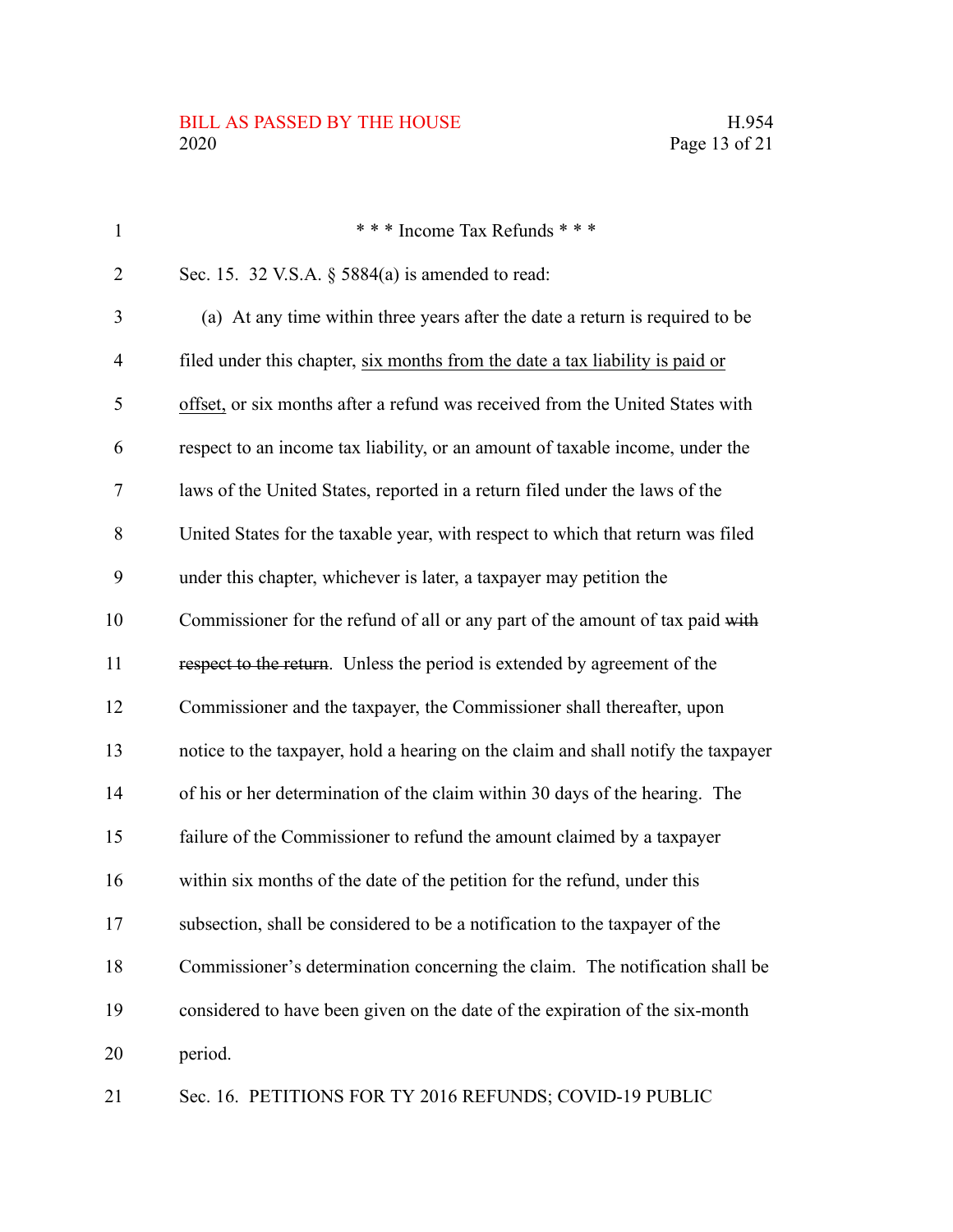| $\mathbf{1}$   | <b>HEALTH EMERGENCY</b>                                                           |
|----------------|-----------------------------------------------------------------------------------|
| $\overline{2}$ | Notwithstanding 32 V.S.A. § 5884(a), after April 15, 2020 and on or before        |
| 3              | July 15, 2020, the Commissioner of Taxes shall accept a taxpayer's petition for   |
| $\overline{4}$ | refund with respect to income tax returns filed for the taxable year 2016. If the |
| 5              | Commissioner determines that the taxpayer has paid an amount of income tax        |
| 6              | under 32 V.S.A. chapter 151 that, as of the date of the determination, exceeds    |
| 7              | the amount of tax liability owing from the taxpayer to the State, the             |
| 8              | Commissioner shall forthwith refund the excess amount to the taxpayer             |
| 9              | together with interest pursuant to 32 V.S.A. § 5884(b).                           |
| 10             | *** Income Tax Returns ***                                                        |
| 11             | Sec. 17. 32 V.S.A. § 5866 is amended to read:                                     |
| 12             | § 5866. SUPPLEMENTAL INFORMATION; CHANGES IN FEDERAL                              |
| 13             | TAX LIABILITY OR TAXABLE INCOME                                                   |
| 14             | (a) If, after the time for filing any return required by this chapter, a          |
| 15             | taxpayer:                                                                         |
| 16             | (1) becomes aware of any information which that makes that return                 |
| 17             | materially false, inaccurate, or incomplete; or                                   |
| 18             | (2) is notified of any assertion by the United States, whether under              |
| 19             | Section 6212 of the Internal Revenue Code of 1986 or otherwise, that the          |
| 20             | taxpayer's taxable income under the laws of the United States is other than the   |
| 21             | amount stated in the return; or                                                   |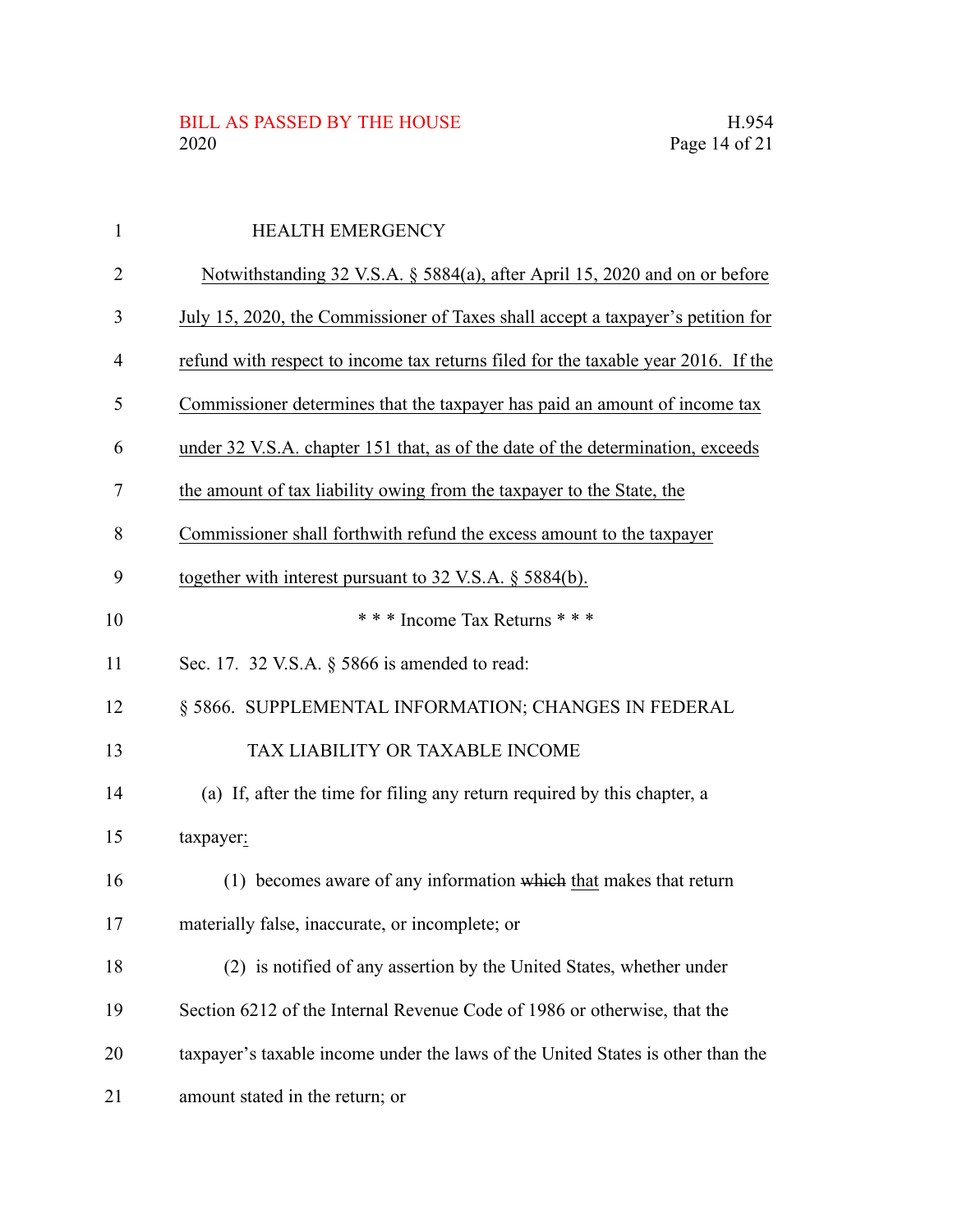# BILL AS PASSED BY THE HOUSE H.954<br>2020 Page 15 of 21

| $\mathbf{1}$   | (3) files an amended return under the laws of the United States,                 |
|----------------|----------------------------------------------------------------------------------|
| $\overline{2}$ | the taxpayer shall, within $60$ 180 days of the receipt of that information or   |
| 3              | notification of that assertion or filing that amended return, notify the         |
| $\overline{4}$ | Commissioner thereof, and of such particulars as may be relevant to the          |
| 5              | amount of any tax liability of the taxpayer under this chapter.                  |
| 6              | * * *                                                                            |
| 7              | Sec. 18. 32 V.S.A. § 5868 is amended to read:                                    |
| 8              | § 5868. EXTENSION OF TIME FOR FILING OF RETURNS                                  |
| 9              | The Commissioner may extend the time within which a taxpayer is required         |
| 10             | to file a return. The Commissioner shall, upon receipt of documentation that a   |
| 11             | corporation has been granted either an automatic or a good cause extension of    |
| 12             | the time for filing its United States income tax return, extend the time for     |
| 13             | filing the a taxpayer's Vermont income tax return to the extended date for       |
| 14             | filing the United States income tax return if the taxpayer has been granted      |
| 15             | either an automatic or a good cause extension of time for filing the United      |
| 16             | States income tax return except that the time for filing a corporation's Vermont |
| 17             | income tax return shall be extended to 30 days one month after the extended      |
| 18             | date for filing the United States income tax return. An extension of the time in |
| 19             | which to file a return will not result in a corresponding extension of the time  |
| 20             | for the payment of the tax liability with respect to which the return is filed.  |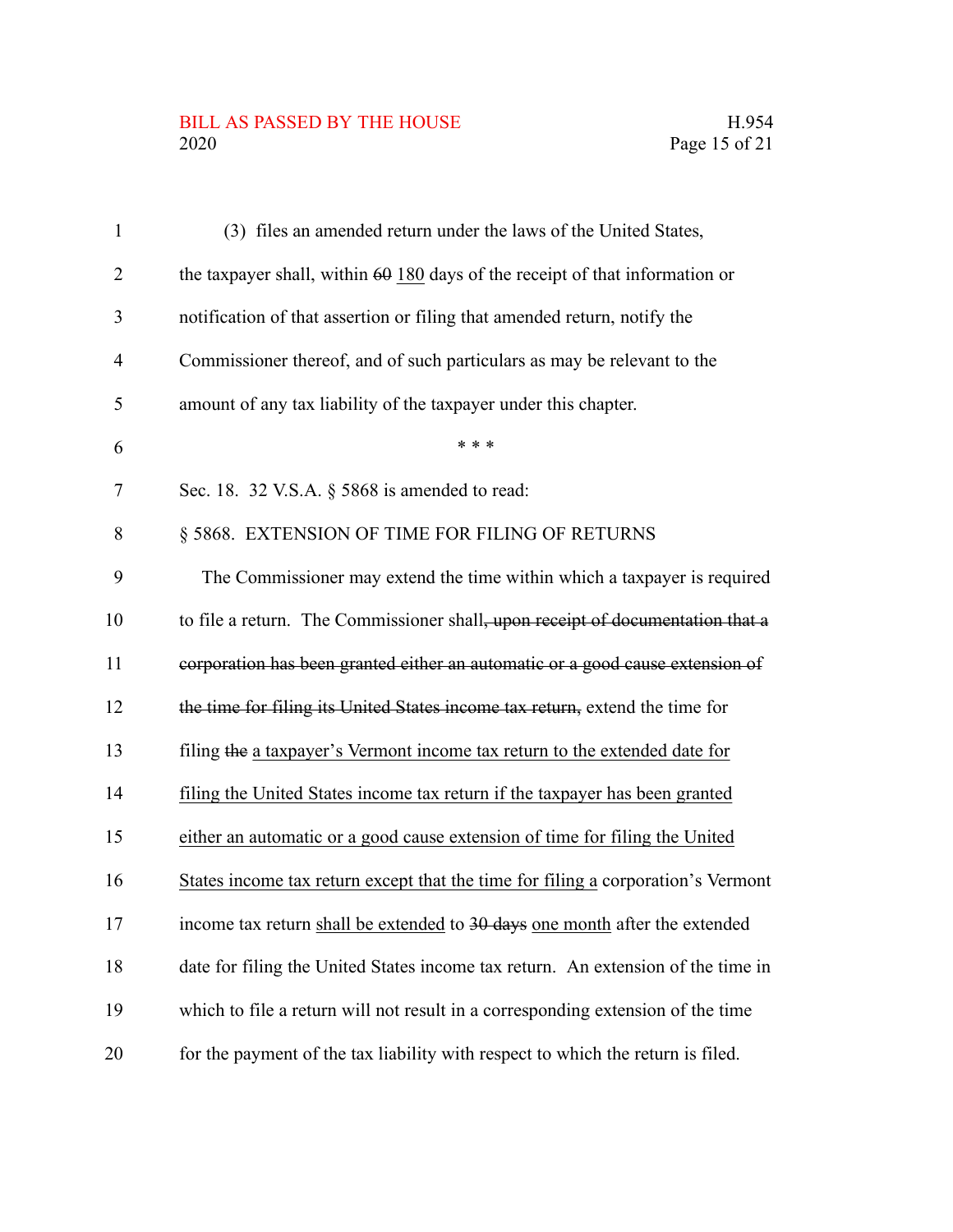| $\mathbf{1}$   | * * * 529 Plans * * *                                                             |
|----------------|-----------------------------------------------------------------------------------|
| 2              | Sec. 19. 32 V.S.A. $\S$ 5825a(b) is amended to read:                              |
| 3              | (b) A taxpayer who has received a credit under subsection (a) of this             |
| $\overline{4}$ | section shall repay to the Commissioner 10 percent of any distribution from a     |
| 5              | higher education investment plan account, which distribution is not used          |
| 6              | exclusively for costs of attendance at an approved postsecondary education        |
| 7              | institution as defined in $16$ V.S.A. § 2822(6), up to a maximum of the total     |
| 8              | credits received by the taxpayer under subsection (a) of this section minus any   |
| 9              | amount of repayment of such credits in prior tax years except when the            |
| 10             | distribution:                                                                     |
| 11             | (i) is used exclusively for costs of attendance at an approved                    |
| 12             | postsecondary education institution as defined in 16 V.S.A. $\S$ 2822(6);         |
| 13             | (ii) qualifies as an expense associated with a registered                         |
| 14             | apprenticeship program pursuant to 26 U.S.C. § 529(c)(8); or                      |
| 15             | (iii) is made after the death of the beneficiary or after the                     |
| 16             | beneficiary becomes disabled pursuant to subdivisions $(q)(2)(C)$ and $(m)(7)$ of |
| 17             | 26 U.S.C. § 72.                                                                   |
| 18             | (c) Repayments under this subsection (b) of this section shall be subject to      |
| 19             | assessment, notice, penalty and interest, collection, and other administration in |
| 20             | the same manner as an income tax under this chapter.                              |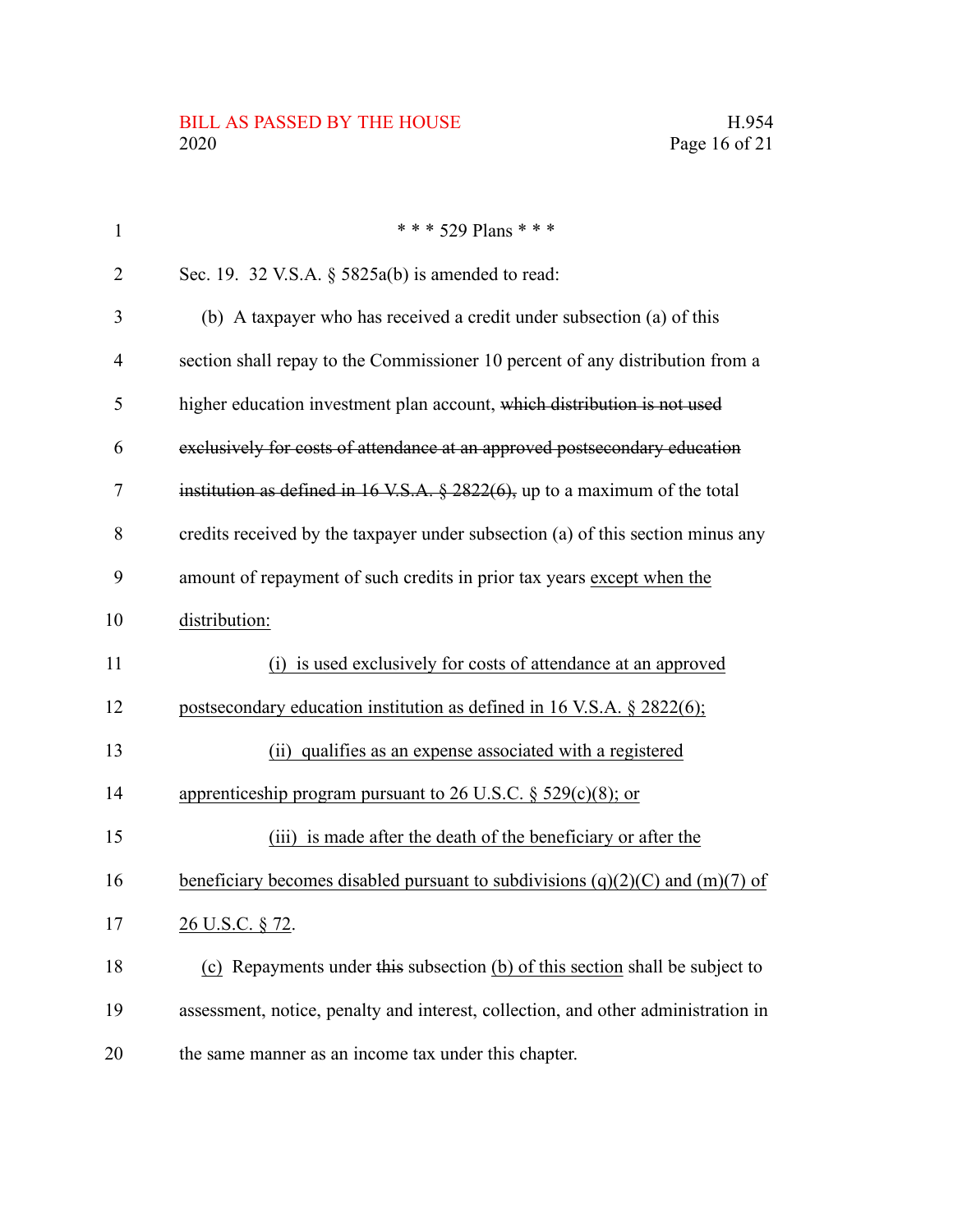| $\mathbf{1}$   | *** Department of Taxes; Administration ***                                           |
|----------------|---------------------------------------------------------------------------------------|
| $\overline{2}$ | Sec. 20. 32 V.S.A. § 3102(n) is added to read:                                        |
| 3              | (n) Data reported to the Commissioner of Taxes by a deposit initiator under           |
| $\overline{4}$ | 10 V.S.A. § 1530 shall not be considered confidential return or return                |
| 5              | information under this section, provided that the Commissioner may disclose           |
| 6              | the data in summary or aggregated form that does not directly or indirectly           |
| $\tau$         | identify individual deposit initiators except to the Secretary of Natural             |
| 8              | Resources in relation to the administration of 10 V.S.A. chapter 53.                  |
| 9              | Sec. 21. 10 V.S.A. $\S$ 1530(e) is amended to read:                                   |
| 10             | (e) Data reported to the Secretary of Natural Resources and the                       |
| 11             | Commissioner of Taxes by a deposit initiator under this section shall be              |
| 12             | confidential business information exempt from public inspection and copying           |
| 13             | under 1 V.S.A. $\S 317(c)(9)$ but shall not be confidential return information        |
| 14             | under 32 V.S.A. § 3102, provided that the Commissioner of Taxes may use and           |
| 15             | disclose such information in summary or aggregated form that does not                 |
| 16             | directly or indirectly identify individual deposit initiators except to the           |
| 17             | Secretary of Natural Resources in relation to the administration of this chapter.     |
| 18             | Sec. 22. 32 V.S.A. § 3202(b)(5) is amended to read:                                   |
| 19             | (5) Fraudulent failure to pay. When a taxpayer fraudulently or with                   |
| 20             | willful intent to defeat or evade a tax liability imposed by this title, either fails |
| 21             | to pay a tax liability on the date prescribed therefor, or requests and receives a    |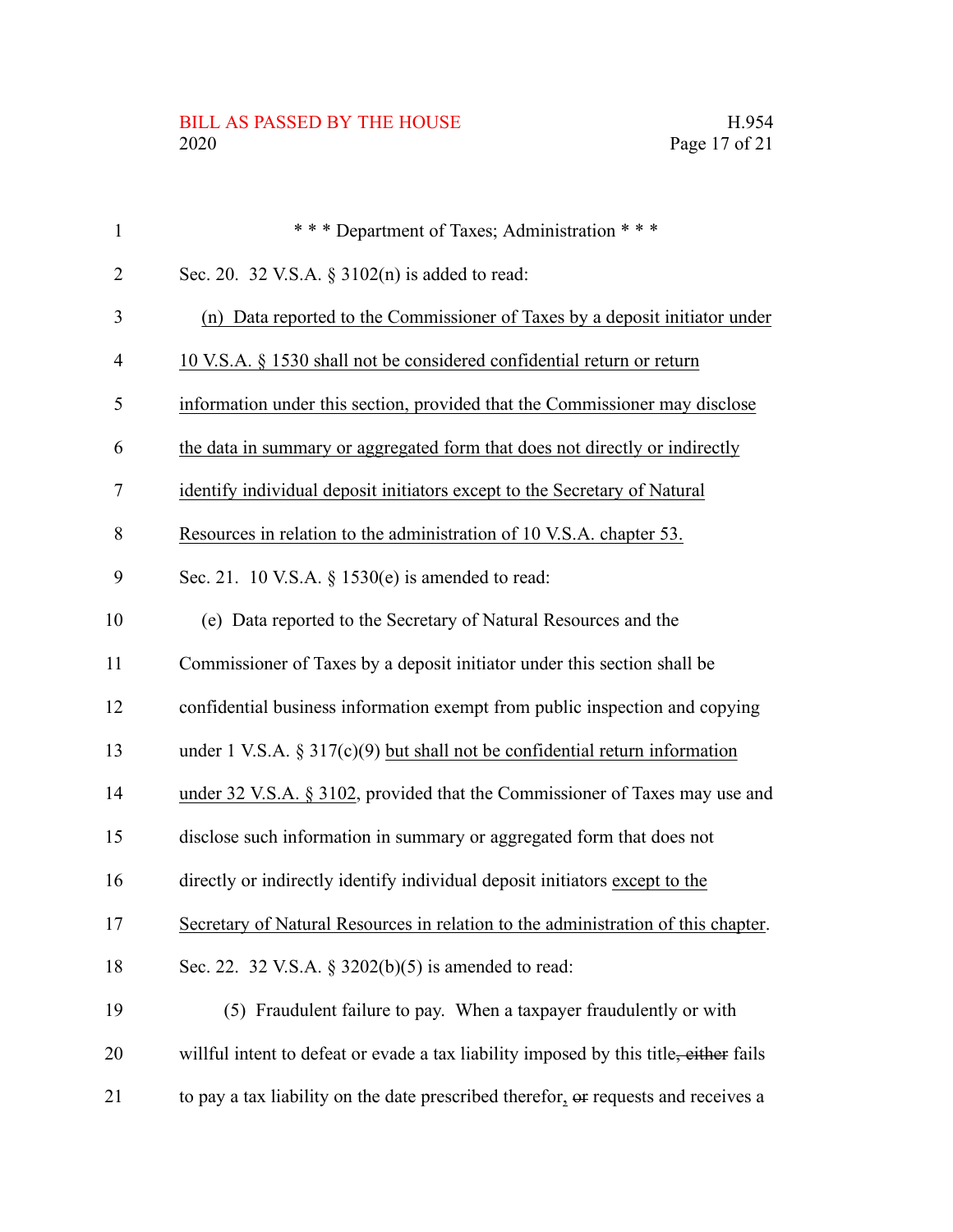| $\mathbf{1}$   | refund of a tax liability, or requests but does not receive a refund of a tax      |
|----------------|------------------------------------------------------------------------------------|
| $\overline{2}$ | liability, then, in addition to any interest payable pursuant to subsection (a) of |
| 3              | this section, the Commissioner may assess and the taxpayer shall then pay a        |
| $\overline{4}$ | penalty equal to the amount of the tax liability unpaid on the prescribed date of  |
| 5              | payment or, the amount received as a refund subsequent to that date, or the        |
| 6              | amount requested but not received as a refund.                                     |
| 7              | *** Offsets; Public Service; Billback Authority ***                                |
| 8              | Sec. 23. 30 V.S.A. $\S$ 21 is amended to read:                                     |
| 9              | § 21. PARTICULAR PROCEEDINGS AND ACTIVITIES; ASSESSMENT                            |
| 10             | OF COSTS                                                                           |
| 11             | (a) An agency may allocate the portion of the expense incurred or                  |
| 12             | authorized by it in retaining additional personnel pursuant to section 20 of this  |
| 13             | title to the applicant or the company or companies involved. In As used in this    |
| 14             | section, "agency" means an agency, board, commission, or department of the         |
| 15             | State enabled to authorize or retain personnel under section 20 of this title.     |
| 16             | * * *                                                                              |
| 17             | (i)<br>If an invoice for expenses incurred under subsection (a) of this section is |
| 18             | not paid within 45 days after the date of mailing:                                 |
| 19             | (1) the Commission may withhold the issuance of or revoke any related              |
| 20             | certificate of public good, provided the applicant is given an opportunity for     |
| 21             | hearing after reasonable notice;                                                   |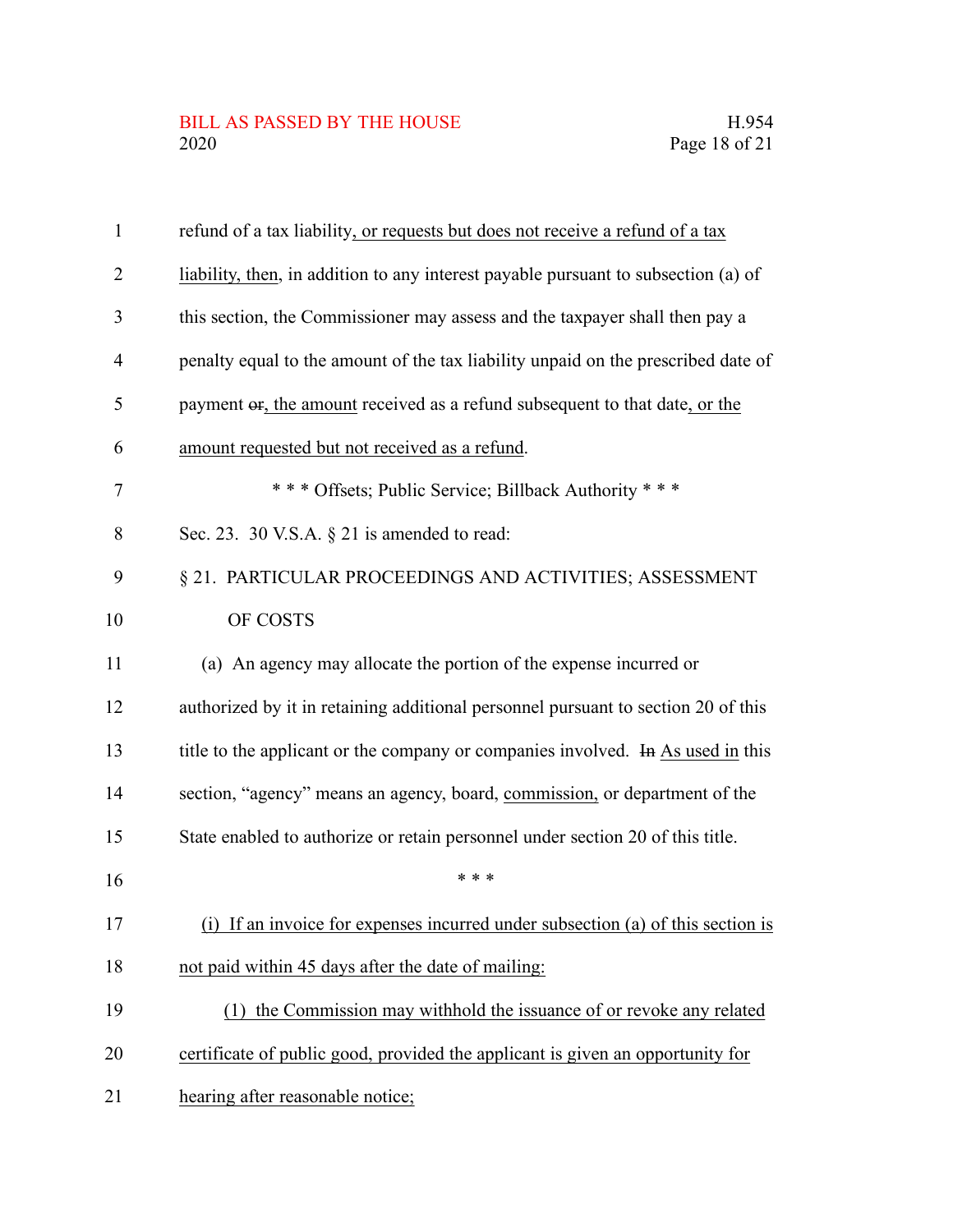| $\mathbf{1}$   | an agency may charge simple interest of one percent per month on<br>(2)            |
|----------------|------------------------------------------------------------------------------------|
| $\overline{2}$ | the unpaid amount of the invoice for the period from 45 days after the date of     |
| 3              | mailing to the date of full payment of the amount due; and                         |
| $\overline{4}$ | an agency may either contract with private collection agencies to<br>(3)           |
| 5              | collect principal and interest due or use setoff debt collection, as provided in   |
| 6              | 32 V.S.A. §§ 5931–5940.                                                            |
| 7              | *** Judiciary Branch Fees ***                                                      |
| 8              | Sec. 24. 24 V.S.A. $\S$ 1981(a) is amended to read:                                |
| 9              | (a) Upon the filing of the complaint and entry of a judgment after hearing         |
| 10             | or entry of default by the hearing officer, subject to any appeal pursuant to      |
| 11             | 4 V.S.A. § 1107, the person found in violation shall have up to 30 days to pay     |
| 12             | the penalty to the Judicial Bureau. Upon the expiration of the period to pay       |
| 13             | the penalty, the person found in violation shall be assessed a surcharge of        |
| 14             | \$10.00 for the benefit of the municipality. All the civil remedies for collection |
| 15             | of judgments shall be available to enforce the final judgment of the Judicial      |
| 16             | Bureau.                                                                            |
| 17             | Sec. 25. 32 V.S.A. § 1431(b) is amended to read:                                   |
| 18             | (b)(1) Except as provided in subdivisions $(2)$ - $(5)$ $(7)$ of this subsection,  |
| 19             | prior to the entry of any cause in the Superior Court, there shall be paid to the  |
| 20             | clerk of the court for the benefit of the State a fee of \$295.00 in lieu of all   |
| 21             | other fees not otherwise set forth in this section.                                |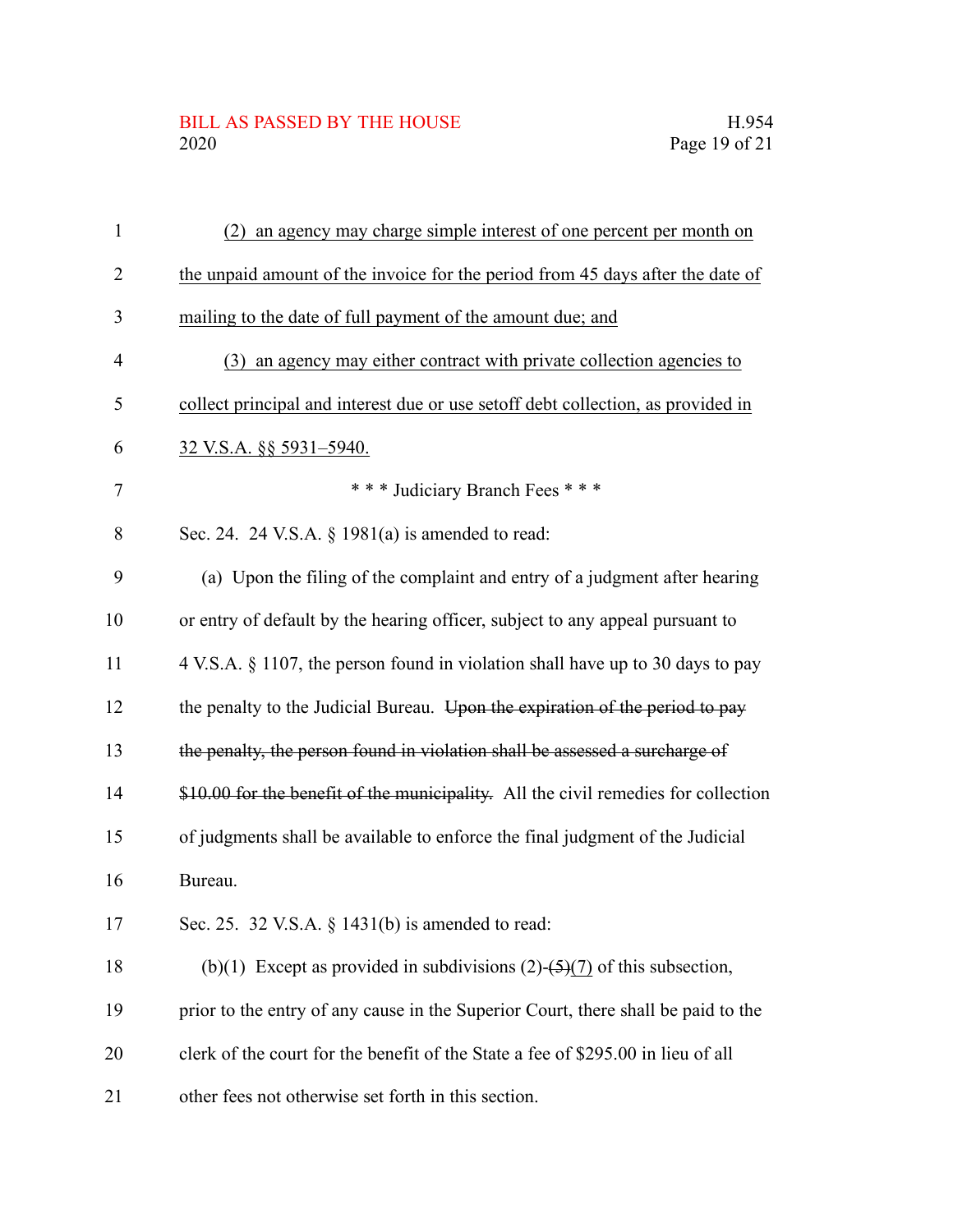| 1              | * * *                                                                               |
|----------------|-------------------------------------------------------------------------------------|
| $\overline{2}$ | Prior to the filing of any appeal from the Probate Division of the<br>(7)           |
| 3              | Superior Court to the Civil Division of the Superior Court, there shall be paid     |
| 4              | to the clerk of the court for the benefit of the State a fee of \$295.00 in lieu of |
| 5              | all other fees not otherwise set forth in this section.                             |
| 6              | * * *                                                                               |
| 7              | *** Official State Revenue Estimate; Emergency Board ***                            |
| 8              | Sec. 26. OFFICIAL STATE REVENUE ESTIMATE; JULY REVENUE                              |
| 9              | ESTIMATE; MEDICAID REPORT; FISCAL YEAR 2021;                                        |
| 10             | <b>COVID-19 EMERGENCY</b>                                                           |
| 11             | Notwithstanding 32 V.S.A. § 305a(a) and $(c)(2)$ , in FY 2021, due to the           |
| 12             | COVID-19 emergency, the Joint Fiscal Office and the Secretary of                    |
| 13             | Administration may extend to August 15, 2020 the date to submit the                 |
| 14             | following to the Emergency Board:                                                   |
| 15             | (1) their respective July revenue estimates of State revenues in the                |
| 16             | General, Transportation, Transportation Infrastructure Bond, and Education          |
| 17             | Funds; and                                                                          |
| 18             | a report on the most recently ended fiscal year for all Medicaid and<br>(2)         |
| 19             | Medicaid-related programs, including caseload and expenditure information           |
| 20             | for each Medicaid eligibility group.                                                |